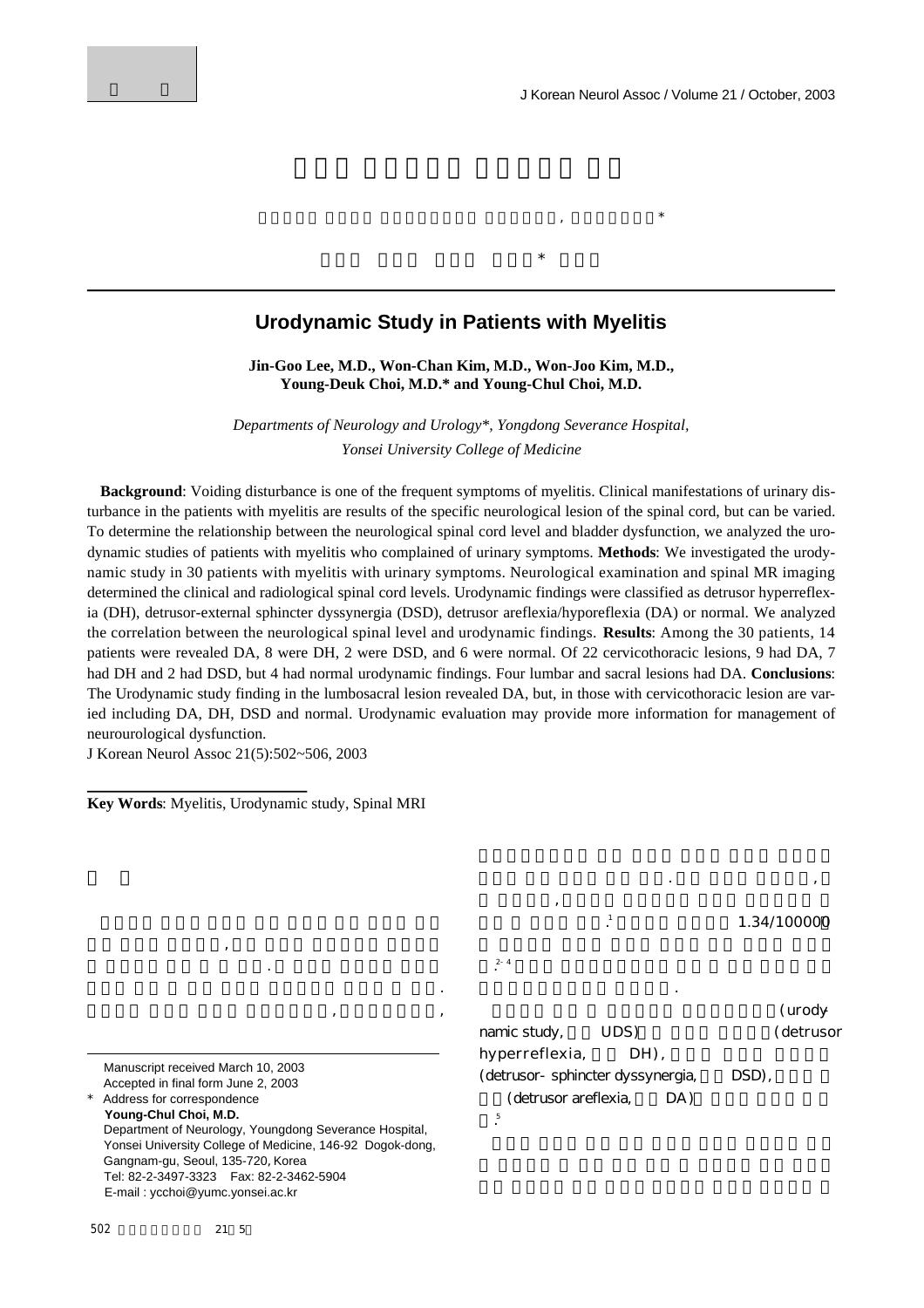|            |           |    |          | , sarcoidosis, HIV                                |    |                                               |                 |               |  |
|------------|-----------|----|----------|---------------------------------------------------|----|-----------------------------------------------|-----------------|---------------|--|
| <b>UDS</b> |           |    |          |                                                   | 30 |                                               | 46 <sub>±</sub> |               |  |
|            |           |    |          | 14                                                |    | 19,                                           | 11              | $(Table 1)$ . |  |
|            | $\bullet$ |    |          | Magnetom Vision spinal 1.5T (Tesla) MRI           |    |                                               |                 |               |  |
|            |           |    |          | Jupiter 8000 Basic (WIEST, Unterhaching, Germany) |    |                                               |                 |               |  |
|            |           |    |          |                                                   |    | <b>UDS</b>                                    |                 | 4             |  |
|            |           |    |          |                                                   |    | $(Table 2)$ .                                 |                 |               |  |
|            |           |    |          |                                                   |    |                                               | $5 - 20$ ml/min |               |  |
| 1998 1     | 2001      | 12 |          |                                                   |    |                                               |                 |               |  |
|            |           |    |          | Table 2. Voiding difficulty score                 |    |                                               |                 |               |  |
|            |           |    |          |                                                   |    | 3: Unable to micturate voluntaily             |                 |               |  |
| level)     |           | ,  | (sensory |                                                   |    | 2: Marked difficulty in micturition           |                 |               |  |
|            |           |    |          |                                                   |    | 1: Mild to moderate difficulty in micturition |                 |               |  |
|            |           |    | , ,      |                                                   |    | 0: Normal micturition                         |                 |               |  |

**Table 1.** Summary of clinical feature, UDS type and MRI finding

| ID             | Sex    | Age | ${\rm LMS}$ | <b>VDS</b>     | Sensory level   | UDS type      | <b>MRI</b> finding              |
|----------------|--------|-----|-------------|----------------|-----------------|---------------|---------------------------------|
| 1              | Male   | 29  | Mild        | $\mathbf{1}$   | T <sub>4</sub>  | Normal        | C <sub>2</sub>                  |
| $\overline{c}$ | Male   | 54  | Mild        | $\mathbf{1}$   | T <sub>3</sub>  | DH            | C3~1                            |
| 3              | Female | 73  | Mild        | 1              | C8              | DH            | C5~2                            |
| 4              | Male   | 50  | Mild        | 2              | L1              | DA            | T <sub>2</sub>                  |
| 5              | Male   | 38  | Mild        | $\overline{c}$ | T <sub>6</sub>  | DA            | T <sub>2</sub>                  |
| 6              | Male   | 44  | Mild        | $\overline{c}$ | T <sub>5</sub>  | DH            | T <sub>2</sub> , T <sub>5</sub> |
| 7              | Male   | 19  | Mild        | $\overline{c}$ | T <sub>8</sub>  | DA            | T <sub>3</sub>                  |
| 8              | Male   | 49  | Mild        | $\mathbf{1}$   | T10             | $\mathbf{DA}$ | T3, T4                          |
| 9              | Male   | 30  | Moderate    | 1              | T10             | Normal        | T3,T8~9                         |
| 10             | Female | 50  | Mild        | 3              | T <sub>4</sub>  | DH            | $T3-4$                          |
| 11             | Male   | 42  | Mild        | 1              | T <sub>5</sub>  | <b>DSD</b>    | $T3-4$                          |
| 12             | Female | 69  | Mild        | $\overline{c}$ | T10             | DA            | $T4 - 12$                       |
| 13             | Male   | 43  | Mild        | 2              | T <sub>10</sub> | DA            | $T5-6$                          |
| 14             | Male   | 39  | Mild        | $\overline{c}$ | T <sub>9</sub>  | DA            | T5~17                           |
| 15             | Male   | 30  | Mild        | $\overline{c}$ | T <sub>9</sub>  | DH            | $T5-8$                          |
| 16             | Male   | 43  | Mild        | 1              | T <sub>9</sub>  | DA            | T6, T7                          |
| 17             | Male   | 37  | Mild        | $\overline{c}$ | T10             | <b>DSD</b>    | $T8 - 10$                       |
| 18             | Male   | 37  | Mild        | $\mathbf{1}$   | T11             | Normal        | T <sub>9</sub>                  |
| 19             | Female | 61  | Mild        | $\overline{c}$ | T10             | DH            | T10                             |
| 20             | Female | 63  | Mild        | 3              | L4              | DA            | $T11 - 12$                      |
| 21             | Female | 59  | Mild        | $\overline{c}$ | L1              | DH            | $T11 - 12$                      |
| 22             | Male   | 54  | Mild        | $\overline{c}$ | L1              | DA            | $T11 - 12, L1$                  |
| 23             | Female | 13  | Mild        | $\overline{c}$ | L1              | Normal        | T <sub>12</sub>                 |
| 24             | Female | 64  | Mild        | $\mathbf{1}$   | L1              | DA            | T12, L1                         |
| 25             | Female | 68  | Mild        | 3              | $\mathbf{L}4$   | DA            | L <sub>3</sub>                  |
| 26             | Female | 55  | Mild        | 3              | S <sub>3</sub>  | DA            | S1~3                            |
| 27             | Male   | 37  | Mild        | $\overline{c}$ | T <sub>12</sub> | DH            | Normal                          |
| 28             | Male   | 48  | Mild        | 1              | T11             | Normal        | Normal                          |
| 29             | Female | 53  | Severe      | 2              | T10             | DA            | Normal                          |
| 30             | Male   | 37  | Mild        | $\mathbf{1}$   | T <sub>4</sub>  | Normal        | Normal                          |

VDS; Voiding Difficulty Score (0; normal, 1; mild to mederate difficulty, 2; marked difficulty, 3; unable to micturation), Lt L/Ex; left lower extremity, Rt L/Ex; right lower extremity, LMS; lower extremities motor score (severe; grade 0-1, moderate; grade 2-3, mild; grade 4-5-), DA; detrusor areflexia, DH; detrusor hyperreflexia, DSD; detrusor sphincter dyssynergia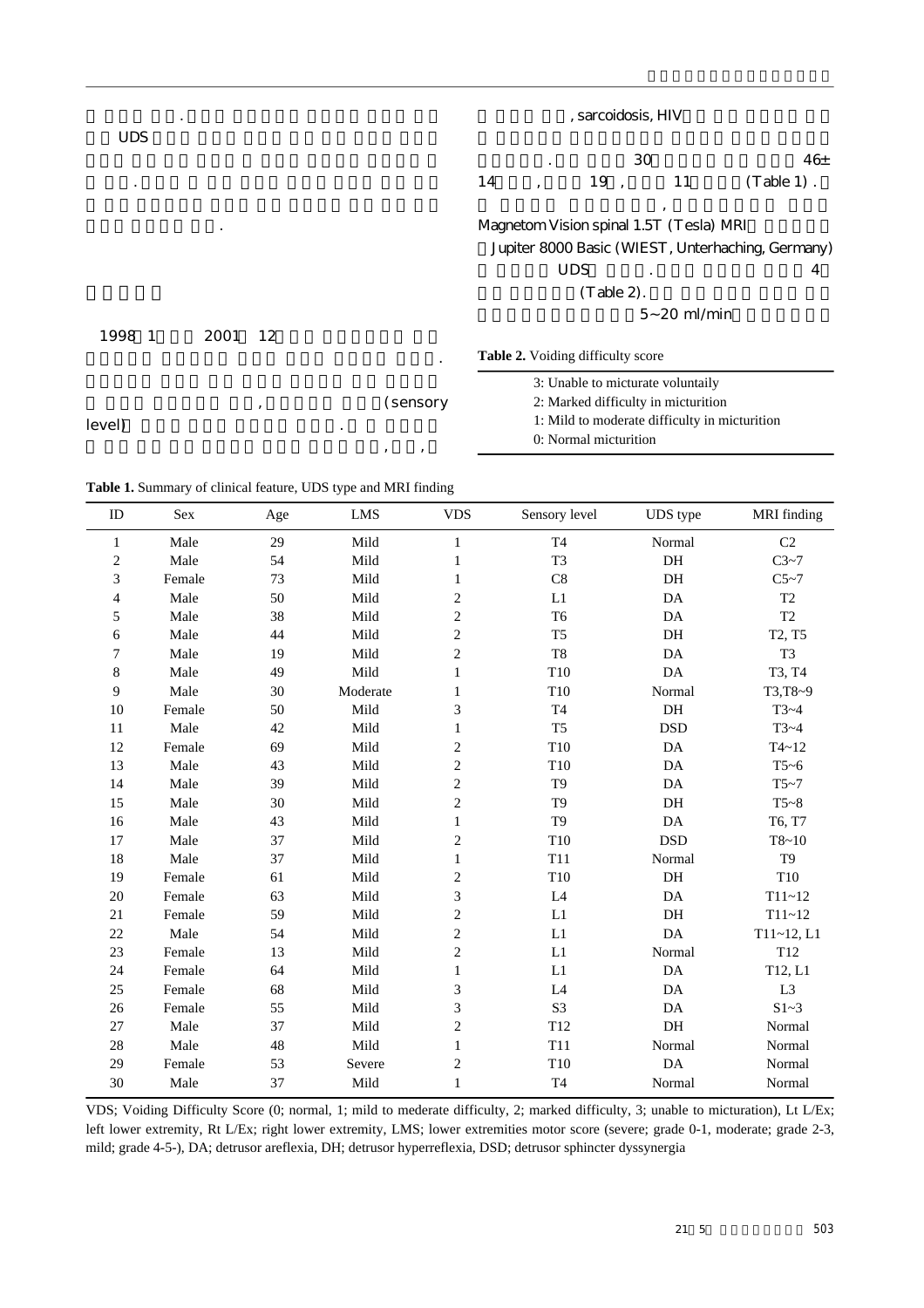|                    | tring mints |
|--------------------|-------------|
| Bladder pressure   |             |
|                    |             |
| Abdominal pressure |             |
|                    |             |
| Detrusor pressure  |             |

Figure 1. Cystometry finding of neurogenic bladder in detrusor hyperreflexia.

| Badder pressure      |               |                    |  |
|----------------------|---------------|--------------------|--|
|                      |               |                    |  |
|                      | アンスティング ミドバード | <b>SANDRA MORE</b> |  |
| Abdominal pressure   |               |                    |  |
| TAL HAWAY 1 2004 MAR |               |                    |  |
|                      |               |                    |  |
| Detrusor pressure    |               |                    |  |

Figure 2. Cystometry finding of neurogenic bladder in detrusor areflexia.



Figure 3. Cystometry finding of neurogenic bladder in detrusorsphinctor dyssynergia.

**Table 3.** Summary of correlation between UDS type and lesion

| ,<br>,                         |       | , |          |
|--------------------------------|-------|---|----------|
| 3<br>cmH <sub>2</sub> O        |       | ٠ | 15       |
| DH (Fig. 1),<br>,<br>(Fig. 2), |       |   | DA       |
| (Fig. 3)                       | . UDS |   | DSD<br>, |
| ,                              |       |   | ٠        |

 $\overline{\phantom{a}}$ 

 $30$  6  $24$  .  $24$  14 DA , 8 DH DSD 2 (Table 3). d M R I M R I W R I W R I W R I W R I W R I W R I W R I W R I W R I W R I W R I W R I W R I W R I W R I W R I W  $26$  22, 4 MRI 4. 8 DA 7  $DH$  2 DSD, 4 다양한 형태의U D S소견을 보인 반면 요천수부 병변에 4 DA . MRI 4

 $2$  DA DH  $(Table 3)$ . UDS 관계는통계학적으로유의하지않았다.

 $(T 10 - L1)$   $(S 2 - 4)$ 

 $\mathcal{L}$  is a set of the mass of the mass of the mass of the mass of the mass of the mass of the mass of the mass of the mass of the mass of the mass of the mass of the mass of the mass of the mass of the mass of the mass  $\mathcal{A}$ 피질 억제 조절을 받는다. 척수 배뇨중추에서 배뇨는요수

|            | Cervicothorasic |                 | Lumbosacral      |                | $Normal(\% )$ | $Total(\% )$ |
|------------|-----------------|-----------------|------------------|----------------|---------------|--------------|
|            | $Cervical(\%)$  | Thoracic $(\%)$ | $Lumbar(\%)$     | $Sacral(\%)$   |               |              |
| DA         | 0               | 9(41)           | 3(75)            | 1(25)          | 1(25)         | 14(47)       |
| DH         | 2(9)            | 5(23)           | $\overline{0}$   | $\theta$       | 1(25)         | 8(27)        |
| <b>DSD</b> | 0               | 2(9)            | $\theta$         | $\overline{0}$ | 0             | 2(6)         |
| Normal     | 1(5)            | 3(13)           | $\boldsymbol{0}$ | $\overline{0}$ | 2(50)         | 6(20)        |
| Total      | 22(100)         |                 | 4(100)           |                | 4(100)        | 30(100)      |

DA; detrusor areflexia, DH; detrusor hyperreflexia, DSD; detrusor sphincter dyssynergia, *P*-value: 0.416; statistically non-significant.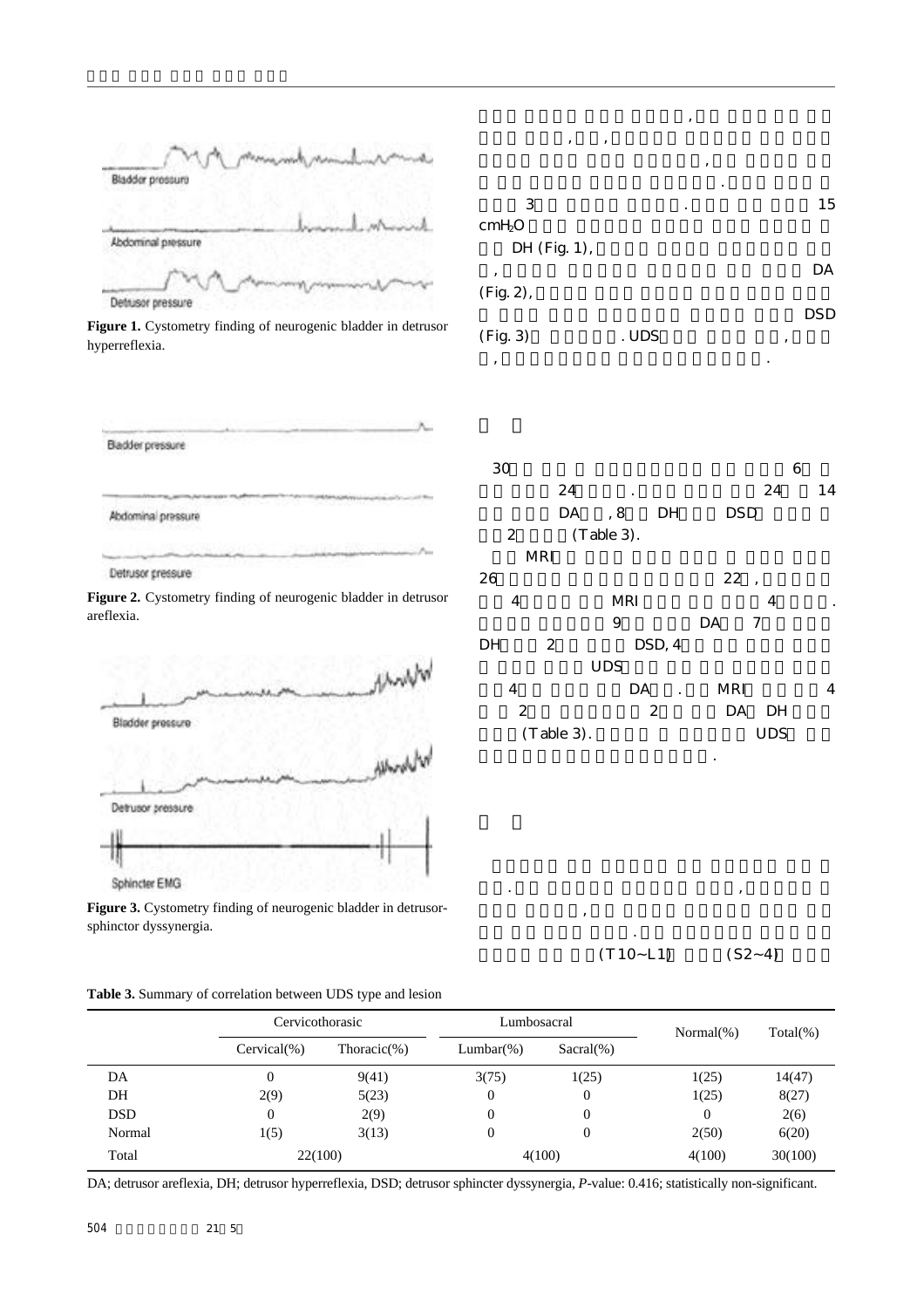

 $(S2 - 4)$ 

위치한 천수 부교감신경핵에 의해서 조절된다. 전두엽

 $UDS$  ,









기와의 상관관계를 밝혀이를 임상적지표로삼고 싶었다.

시간적 경과에 따라서 변화한다는 것이다. 따라서 척수염

 $UDS$ 

## **REFERENCES**

하에치료를해야할 것이다.

한다.

- 1. Andersen O. Myelitis. *Curr Opin Neurol* 2000;13:311-316.
- 12. Scotti G, Gerevini S. Diagnosis and differential diagnosis of acute transverse myelopathy. The role of neuroradiological investigations and review of the literature. *Neurol Sci* 2001;22:69-73.
- 13. Ropper AH, Poskanzer DC. The prognosis of acute and subacute transverse myelopathy based on early signs and symptoms. *Ann Neurol* 1978;4:51-59.
- 14. Christensen PB, Wermuth L, Hinge HH, Bomers K. Clinical course and long-term prognosis of acute transverse myelopathy. *Acta Neurol Scand* 1990;81:431-435.
- 15. Burns AS, Rivas DA, Ditunno JF. The management of neurogenic bladder and sexual dysfunction after spinal cord injury. *Spine* 2001;26:129-136.
- 16. Blok BF. Central pathways controlling micturition and urinary continence. *Urology* 2002;59:13-17.
- 17. Blaivas JG, Barbalias GA. Detrusor-external sphincter dyssynergia in men with multiple sclerosis: an ominous urologic condition. *J Urol* 1984;131:91-94.
- 18. Fernandez O. Mechanisms and current treatments of urogenital dysfunction in multiple sclerosis. *J Neurol* 2002; 249:1-8.
- 19. Fowler CJ. Bladder afferents and their role in the overactive bladder. *Urology* 2002;59:37-42.
- 10. Pradhan S, Gupta RK, Kapoor R, Shashank S, Kathuria MK. Parainfectious conus myelitis. *J Neurol Sci* 1998; 161:156-162.
- 11. Berger Y, Blaivas JG, Oliver L. Urinary dysfunction in transverse myelitis. *J Urol* 1990;144:103-105.
- 12. Sakakibara R, Hittori T, Yasuda K. Micturition disturbance in acute transverse myelitis. *Spinal Cord* 1996;34: 481-485.
- 13. Kalita J, Shah S, Kapoor R, Misra UK. Bladder dysfunction in acute transverse myelitis: magnetic resonance imaging and neurophysiological and urodynamic correlations. *J Neurol Neurosurg Psychiatry* 2002;73:154-159.
- 14. Ciancio SJ, Mutchnik SE, Rivera VM, Boone TB. Urodynamic pattern changes in multiple sclerosis. *Urology* 2001;57:239-245.